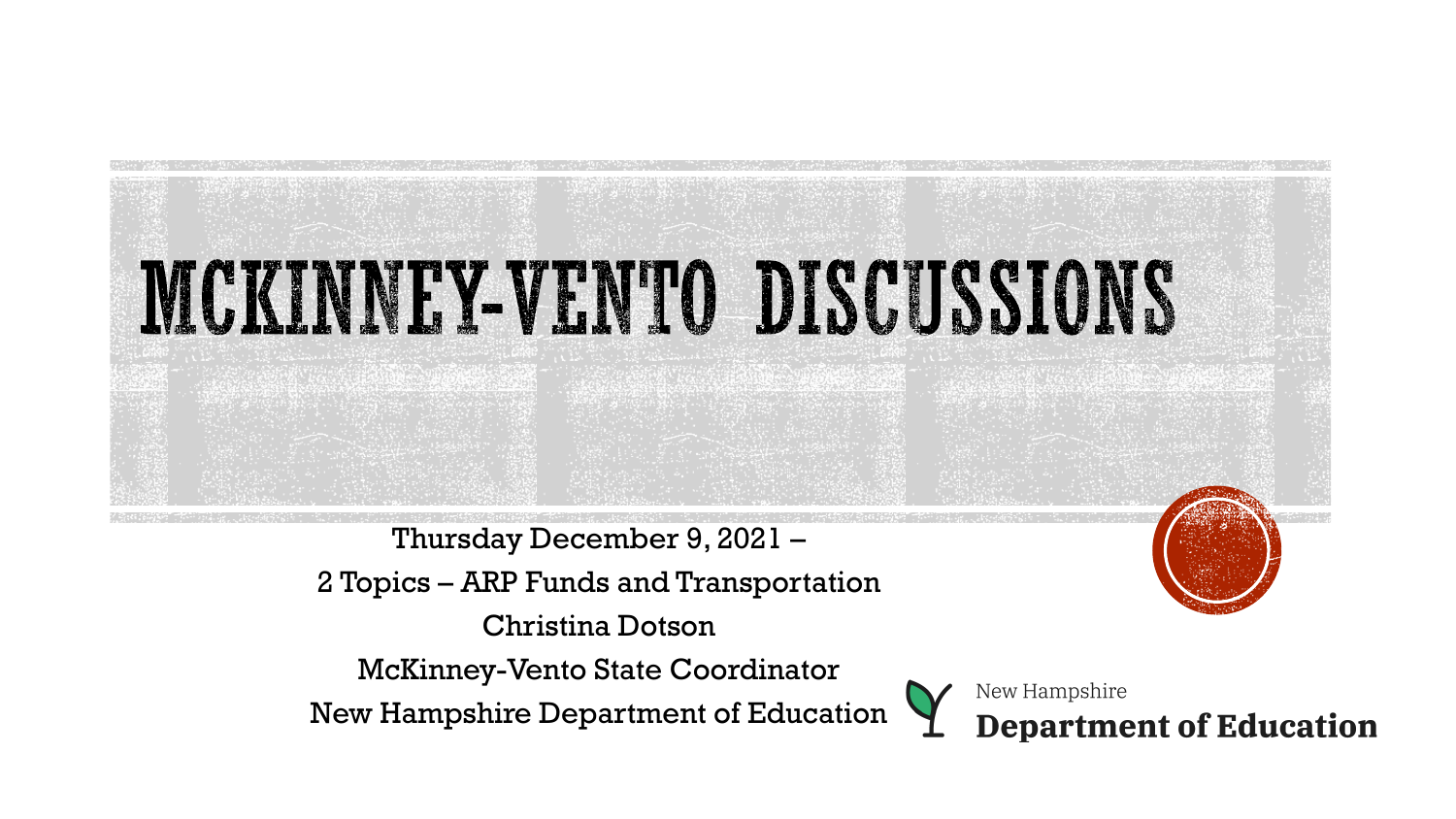#### AGENDA

- ARP Funds
	- **ARP** quick review
	- What has been done in NH so far?
	- Allowable use of Funds
	- What are your questions? What are you thinking about?
- Transportation
	- A review of the McKinney-Vento law around transportation
	- Some ideas
	- What have people done that have worked?
	- **Questions**

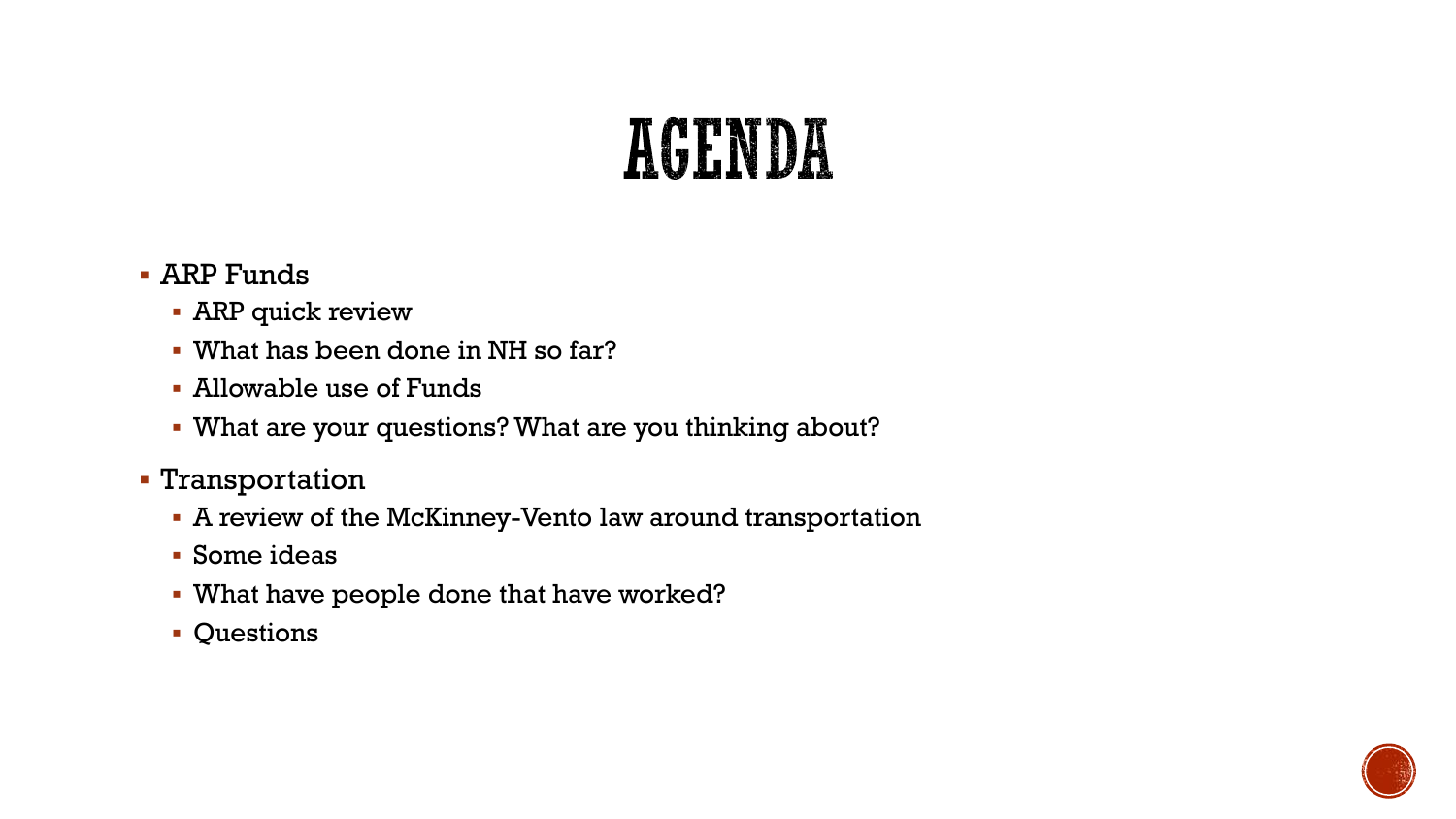# ARP FUNDS – QUICK REVIEW

- ARP Education for Homeless Children and Youth came out in two different funding streams earlier this year
- The first funding stream ARP Homeless I - was released as a competitive grant open to all districts. We had 5 districts apply and all 5 districts were awarded those grants.
- The second funding stream ARP Homeless II -was released as a formula grant to all Lea's that received \$5,000 or more per the formula as stated by the Federal DOE
- There is a consortia option for districts did not have a formula grant about \$5,000. We have had two consortia's formed. Thank you to those districts! You still have time to form a consortia so let me know what help you need!
- One more note on consortia we will take consortia requests until January 31,2022. After that date we will reallocate the leftover funds to

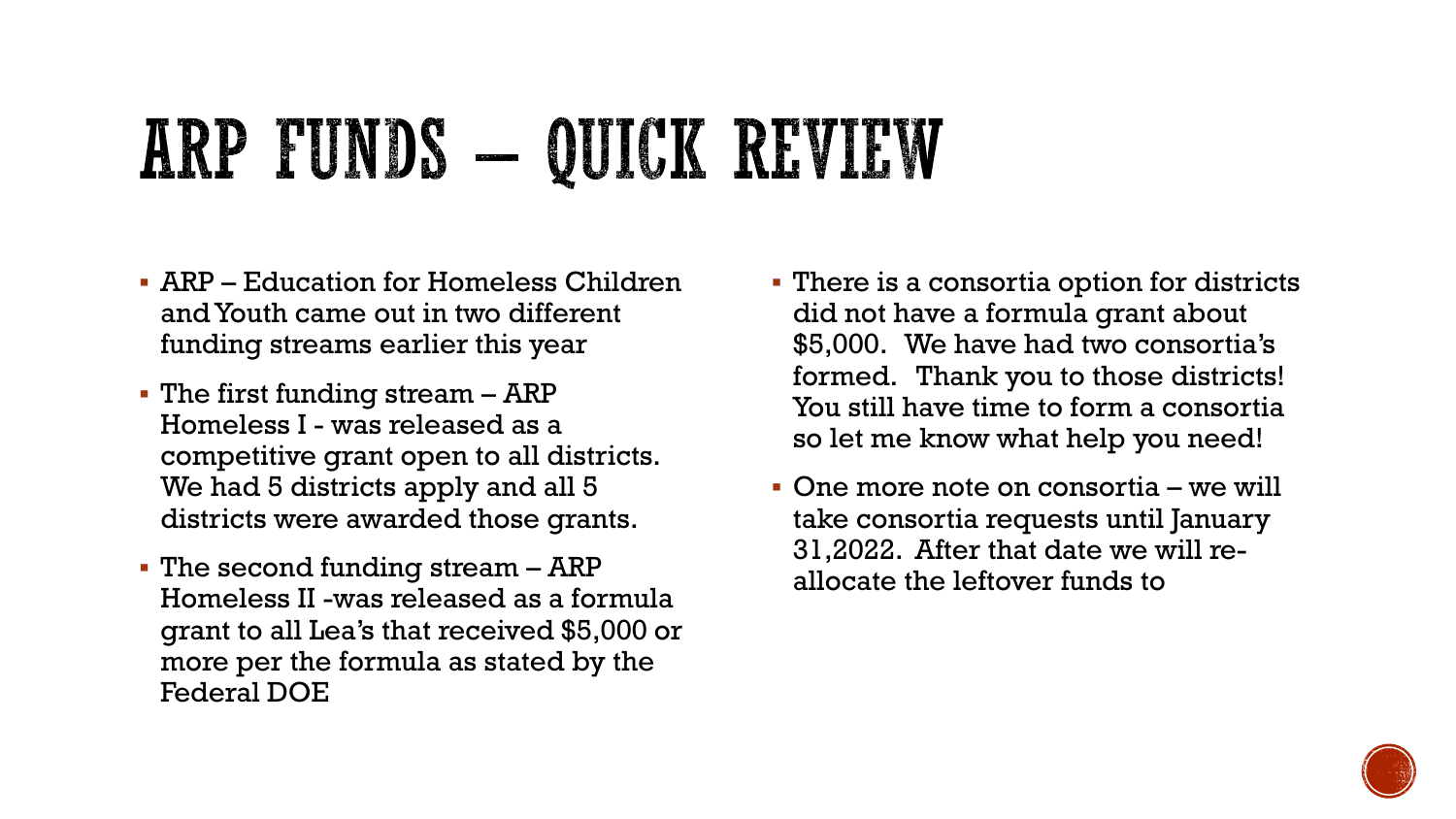## WHAT HAS HAPPENED WITH ARP FUNDS

- All ARP grants are currently open and have been since October 17. You can work with your grant managers and business office as needed to get those grants going. To access the grant you need permission from your i4see coordinator through the Grants Management System
- Of the 52 ARP Homeless formula grants We have had 4 Approved, 1 Substantially Approved, 1 Submitted, 3 awaiting local signature and 14 started (as of 12/8/2021 11:00 am)
- Of those that have been submitted a majority have requested transportation costs. While this is an allowable cost of the grant, the focus of the grant is identification, outreach and providing wrap around services.

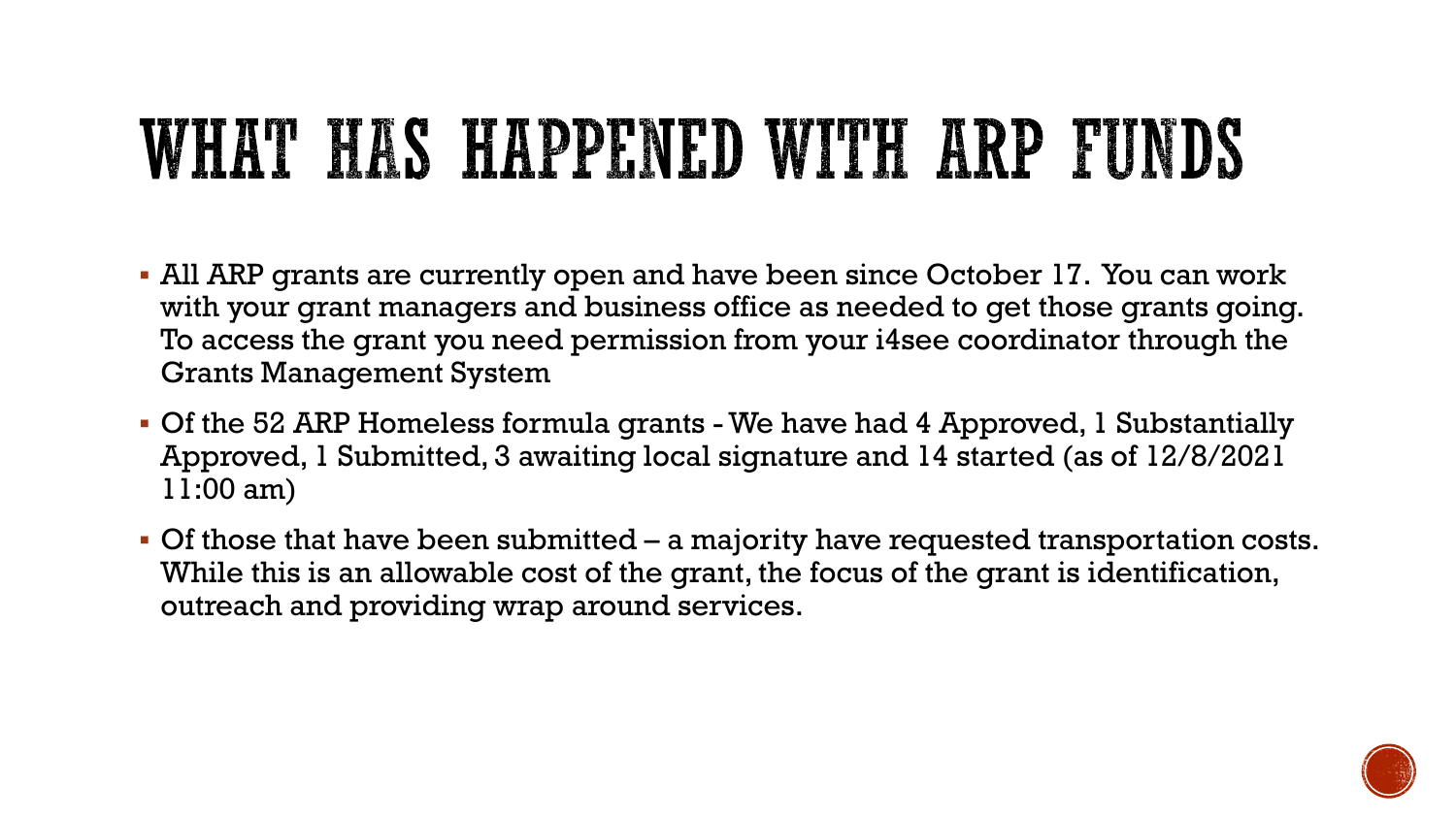#### USING ARP FUNDS

- Consider: What are the needs of McKinney-Vento children and youth in my district?
- Solicit stakeholder feedback and suggestions
- **Think BIG!**
- These funds are unprecedented and a unique opportunity! What can you advocate for that would greatly benefit the children you work with?

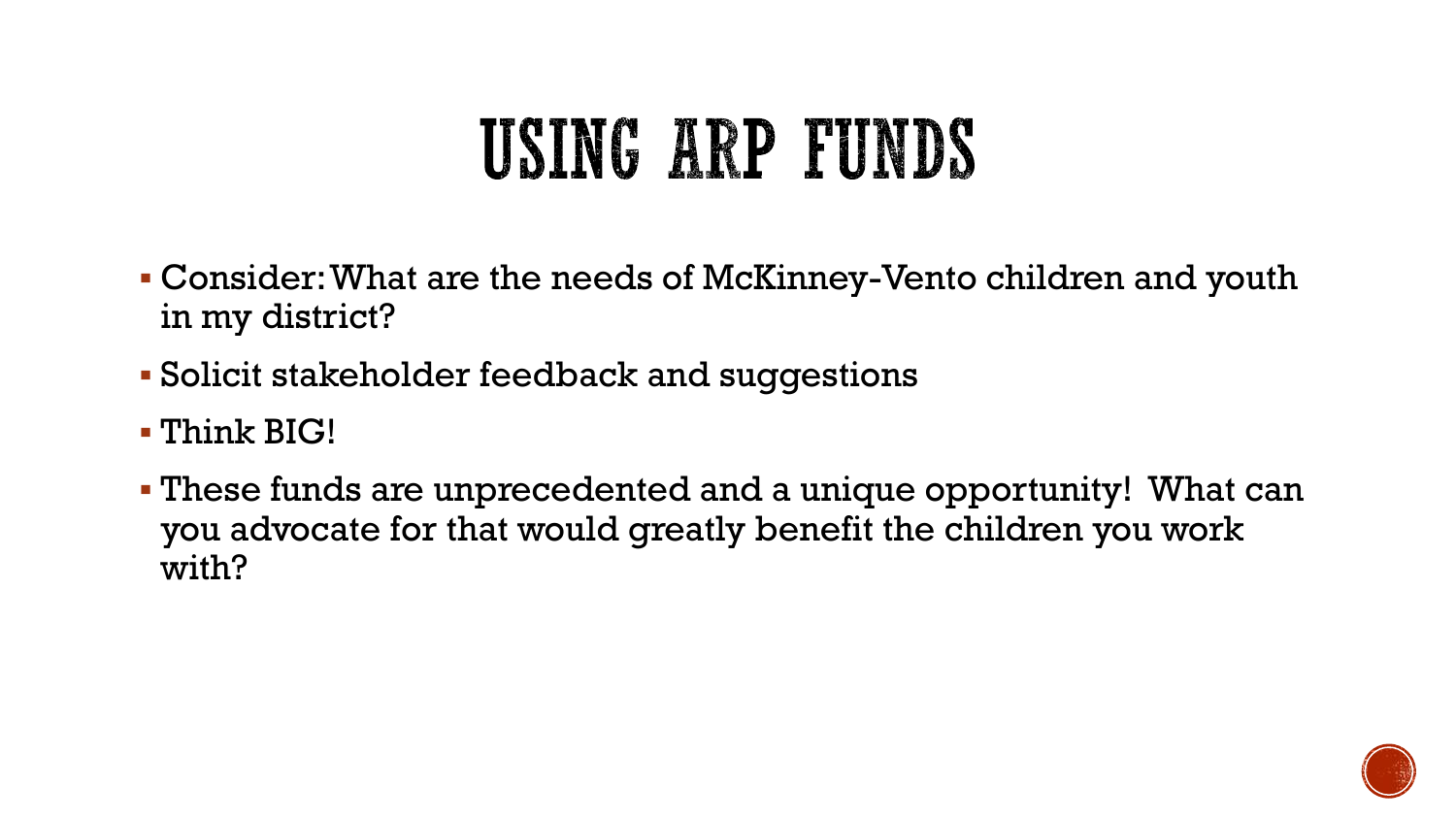#### ALLOWABLE USES

- Social worker/Outreach coordinator someone specifically hired to reach out to families and students experiencing homelessness to connect them with services and access to education
- Tutor/Instructional time Time outside of the school day for instructional help in a quiet area.
- Access to supplies and necessities meeting the hierarchy of needs so that students are prepared to learn
- Payments for costs and fees for an array of things associated with education: extracurricular costs, necessary documents, and transportation options
- Professional Development for your district staff on McKinney-Vento
- Mental Health Services
- Wrap Around services this can cover a varity of things – after-school place for kids to do homework, social emotional services, etc.

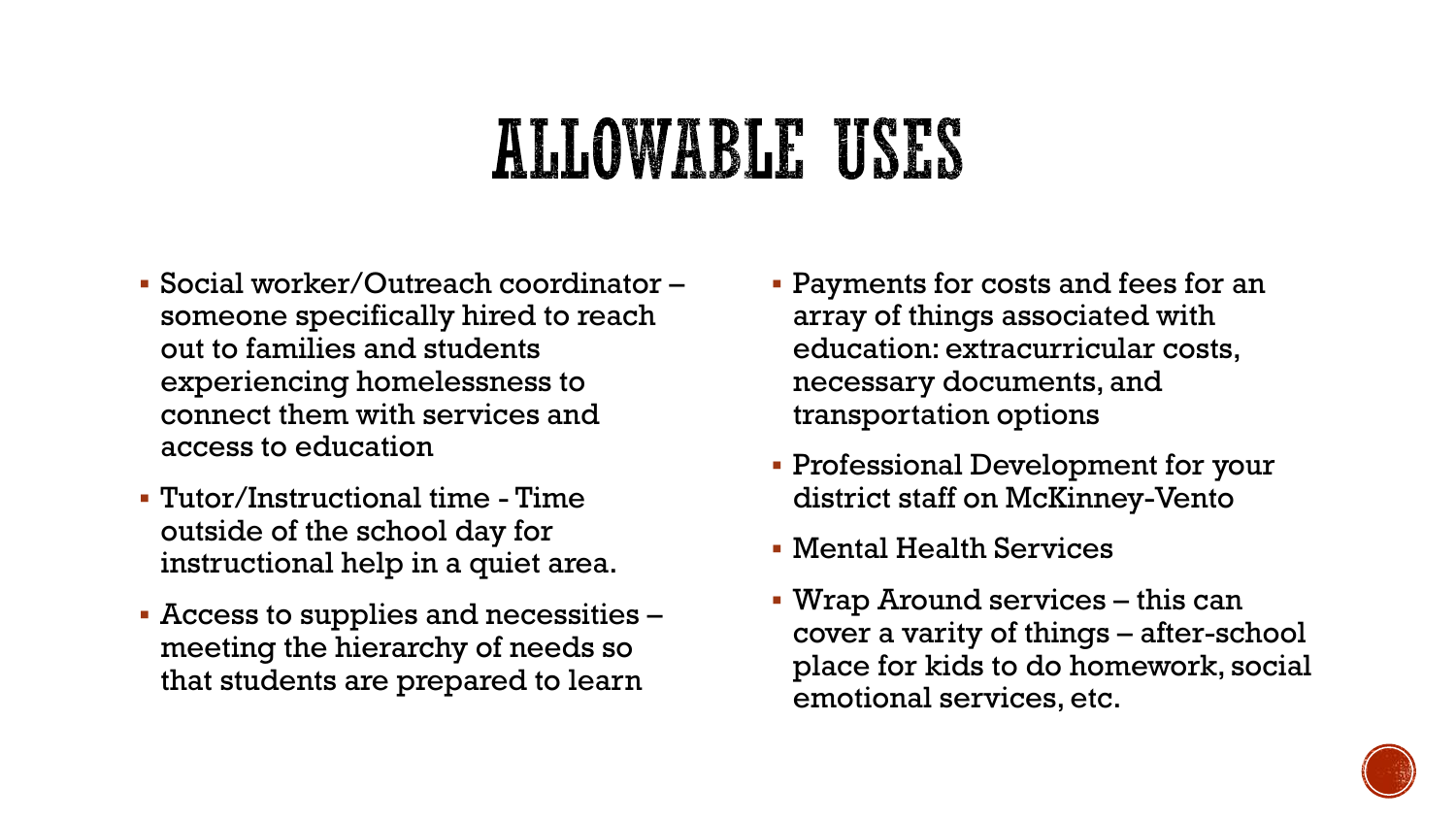#### FINAL CONSIDERATIONS

- **How can you meet the needs of your students to overcome the obstacles of the current world?**
- **What have you been doing that you might want to shout out to others?**
- **What questions do you have about this grant?**

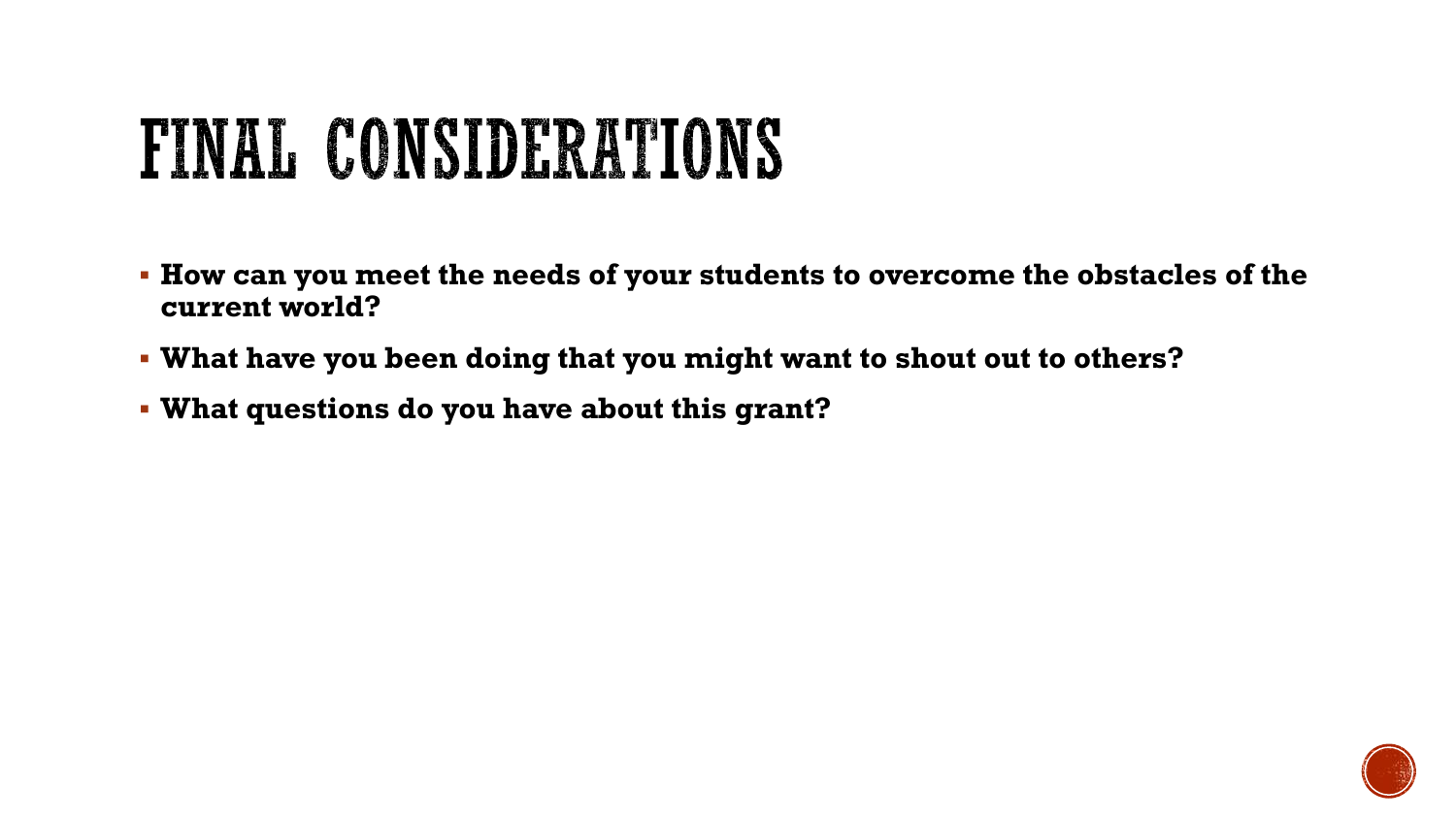#### **TRANSPORTATION: WHAT'S IN THE LAW**

- LEAs must provide transportation to & from school of origin (includes public preschool)
	- At parent or guardian request, or at liaison request for an unaccompanied youth. UHY can also request transportation.
	- Until end of the school year if student obtains permanent housing.
	- Even if transportation not typically provided.
	- If temporarily staying in same LEA, that LEA must provide transportation to school of origin.
	- If the student's living arraignments are in an area served by another LEA and the best interest determination has been that the student stay in school of origin, then the LEAs must come to together to agree on transportation and cost. If an agreement cannot be made costs must be shared equally.
	- 11432(g)(1)(J)(iii); Guidance Transportation

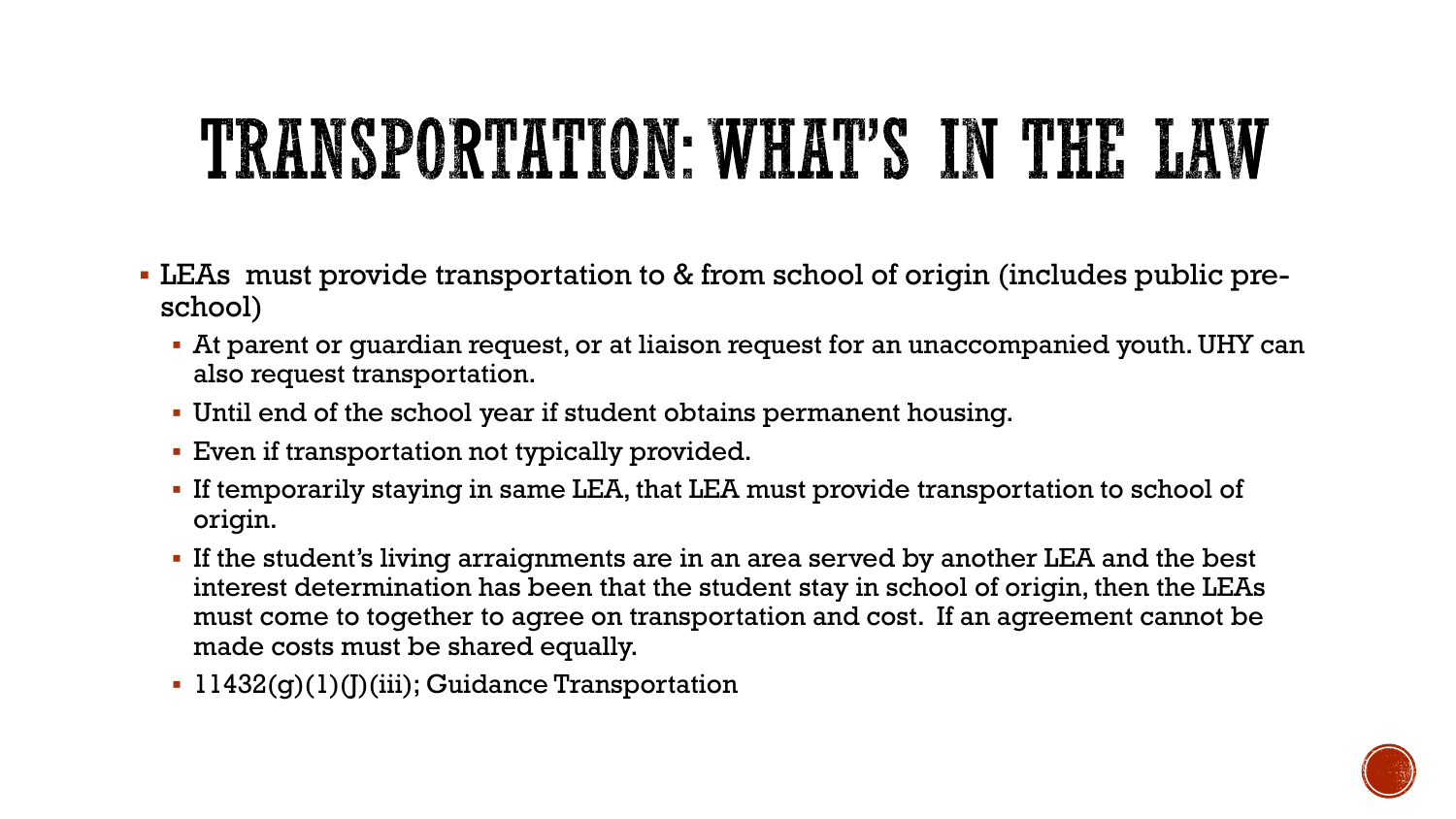## IMPORTANT CONSIDERATIONS ABOUT MV TRANSPORTATION

- Transportation must be provided to extracurricular activities (and back home) if lack of transportation is a barrier.
- LEAs must provide student in homeless situations with transportation services comparable to those provided to other students.
- Transportation decisions regarding distance and time to travel are student centered.
- MV students must be enrolled (attending classes) immediately. Delays in setting up transportation do not meet the "immediate" requirement. LEA must make temporary arrangements if needed until more permanent transportation is in place.
- Collaboration between districts is helpful and necessary when thinking about splitting costs and best practices

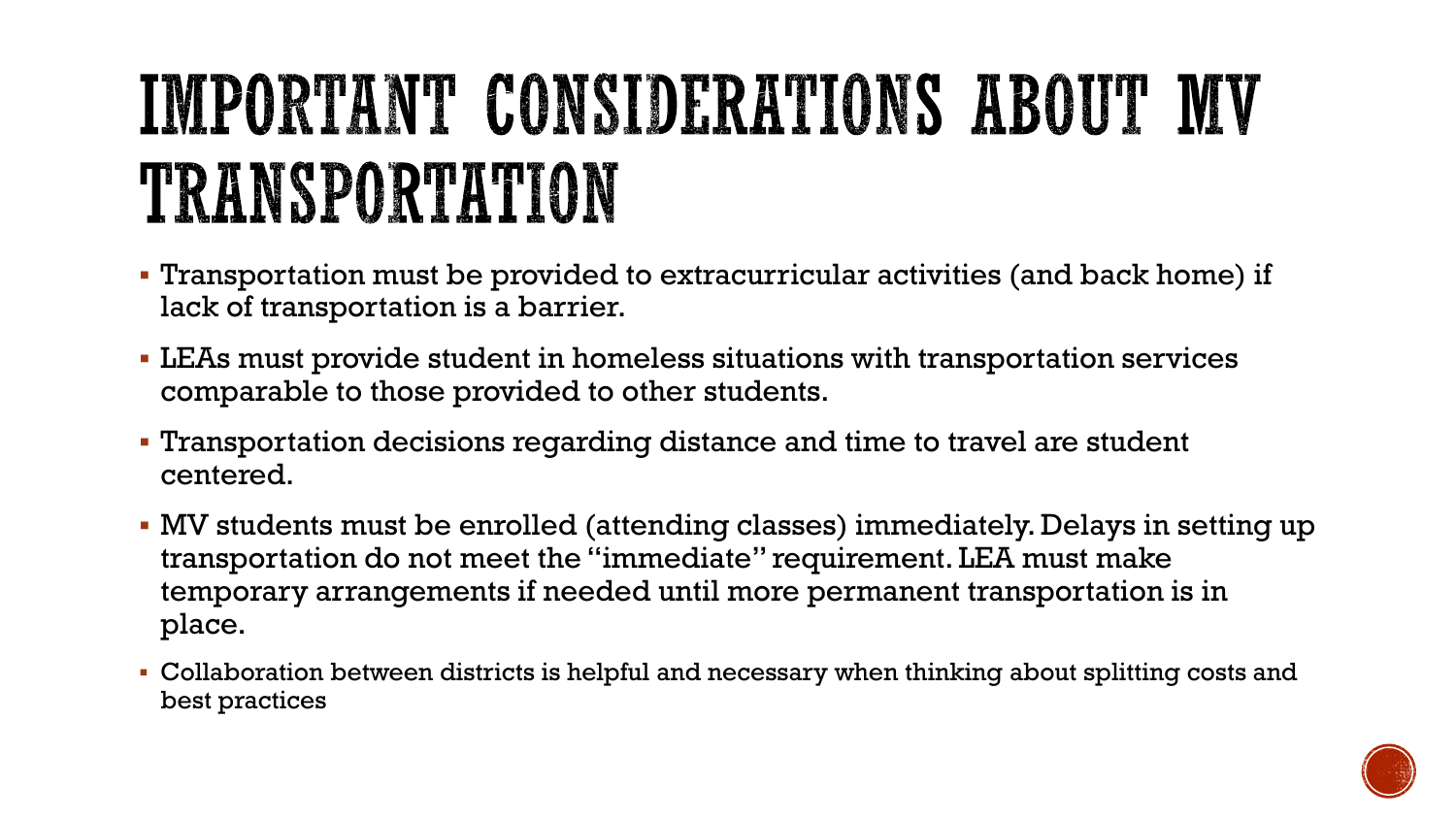## TYPES OF TRANSPORTATION

- Based upon best interest and consultation with the parents, the LEA ultimately decides the mode of transportation
- While many options exist for transporting homeless students, the mode the LEA selects must align with SEA and LEA pupil transportation policies and safety standards and must not create a barrier to the student arriving to school on time or cause an undue burden on the parents or student
- Bus service are there ways to connect the bus routes between districts?
- Parent/Student driven reimburse for mileage or give gas cards (with documentation of usage)
- Taxi services most expensive
- Community Service Centers are there ways to connect and arrange transportation with their vans?
- Regional Transportation hubs use with ARP funds or consortia?

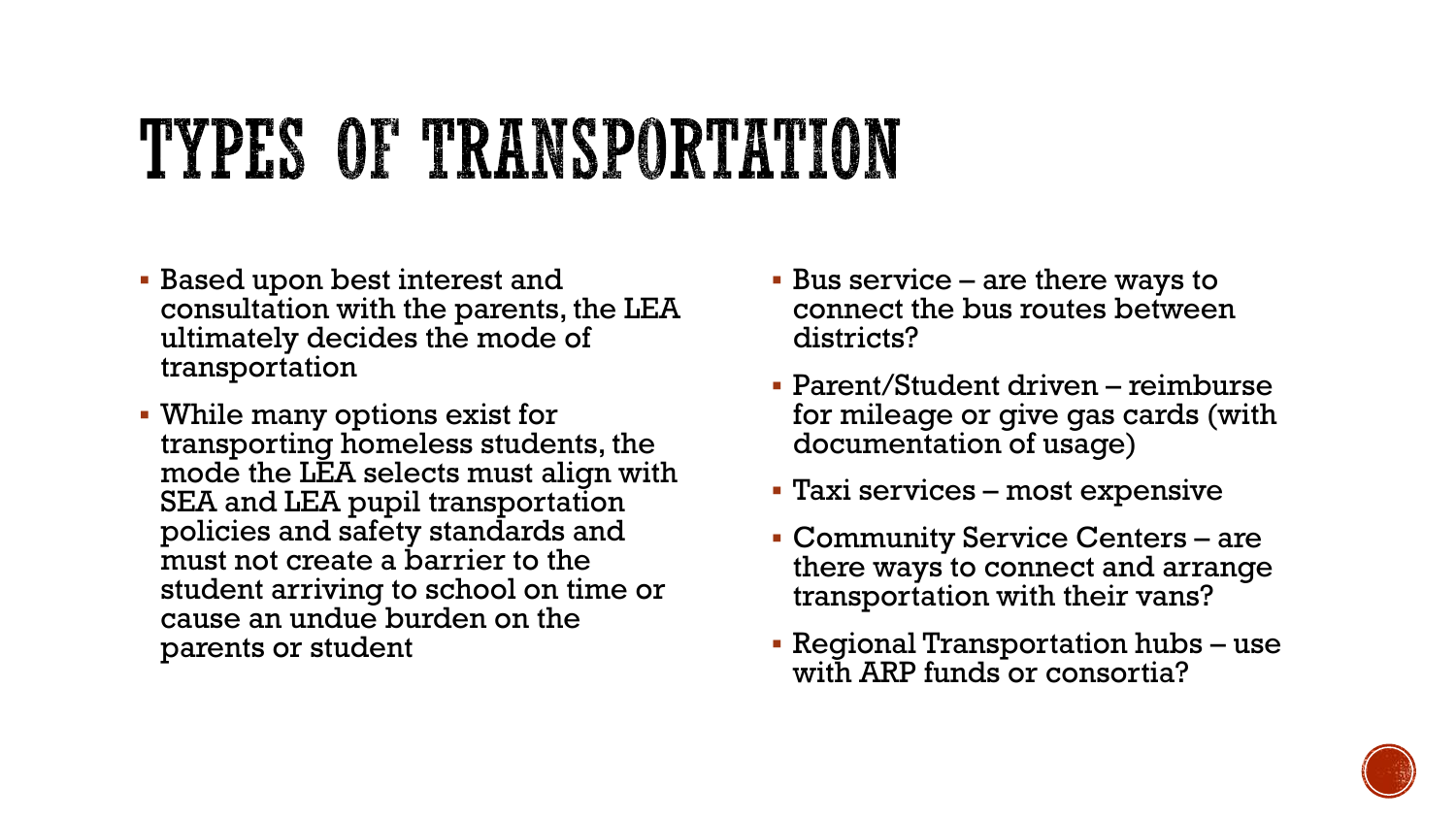## FUNDS FOR TRANSPORTATION

#### LEA funds or General Funds

- Title IA Funds use of Title IA funds must be necessary, reasonable, and beyond the average cost for student transportation within the district
- McKinney-Vento Subgrants LEAs that receive a subgrant may use these funds to "defray the excess cost" of providing transportation to students experiencing homelessness. This cost must be listed out within the grant application and, as with Title IA set asides, be beyond the average cost of student transportation within the district
- ARP Homeless you can use this fund to supplement transportation costs, hire someone to help with transportation needs, or even purchase things to use for transportation, like car seats for younger riders or even as big as a district van.

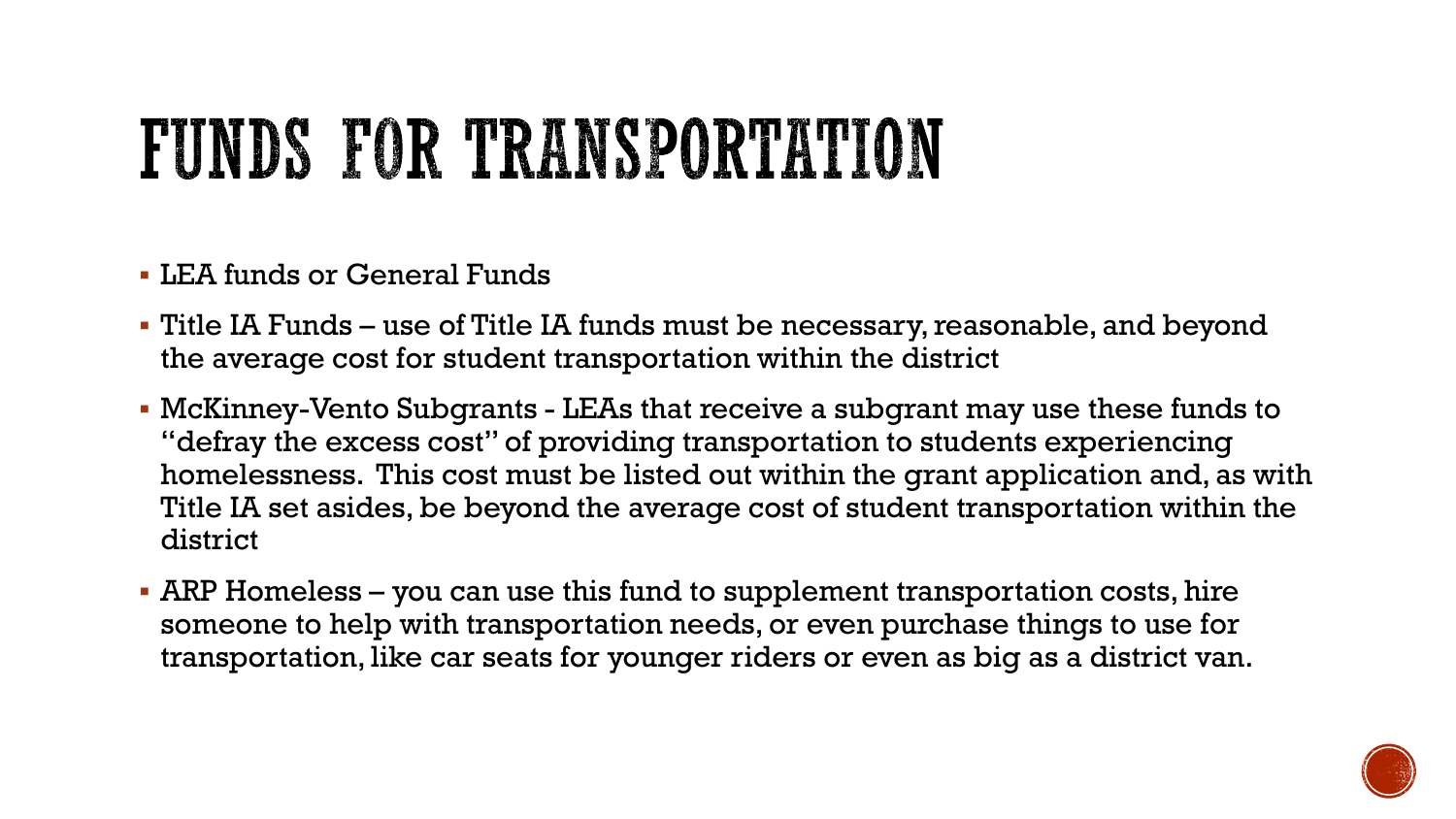## SOME THINGS TO CONSIDER

- Have a contract for parents concerning the type of transportation selected and expectations of behavior (both for students and parents)
- **Collaborate!** Work with neighboring districts, parents, and the community.
- If you do hire outside transportation consider safety needs and background checks – always follow district policies.

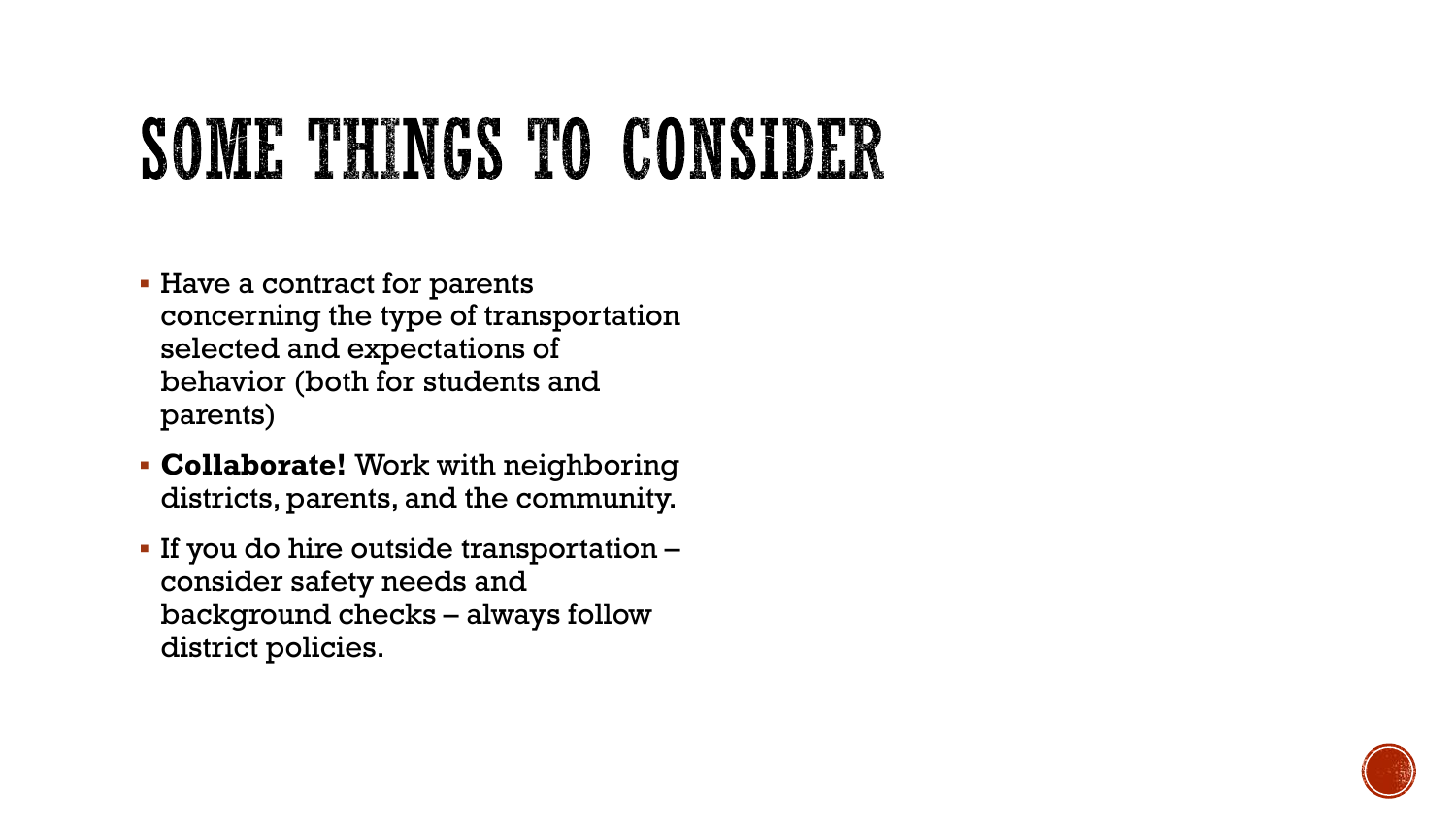## YOUR TURN

 What have you done that has worked you are excited about that you can share?

 What do you have more questions about?

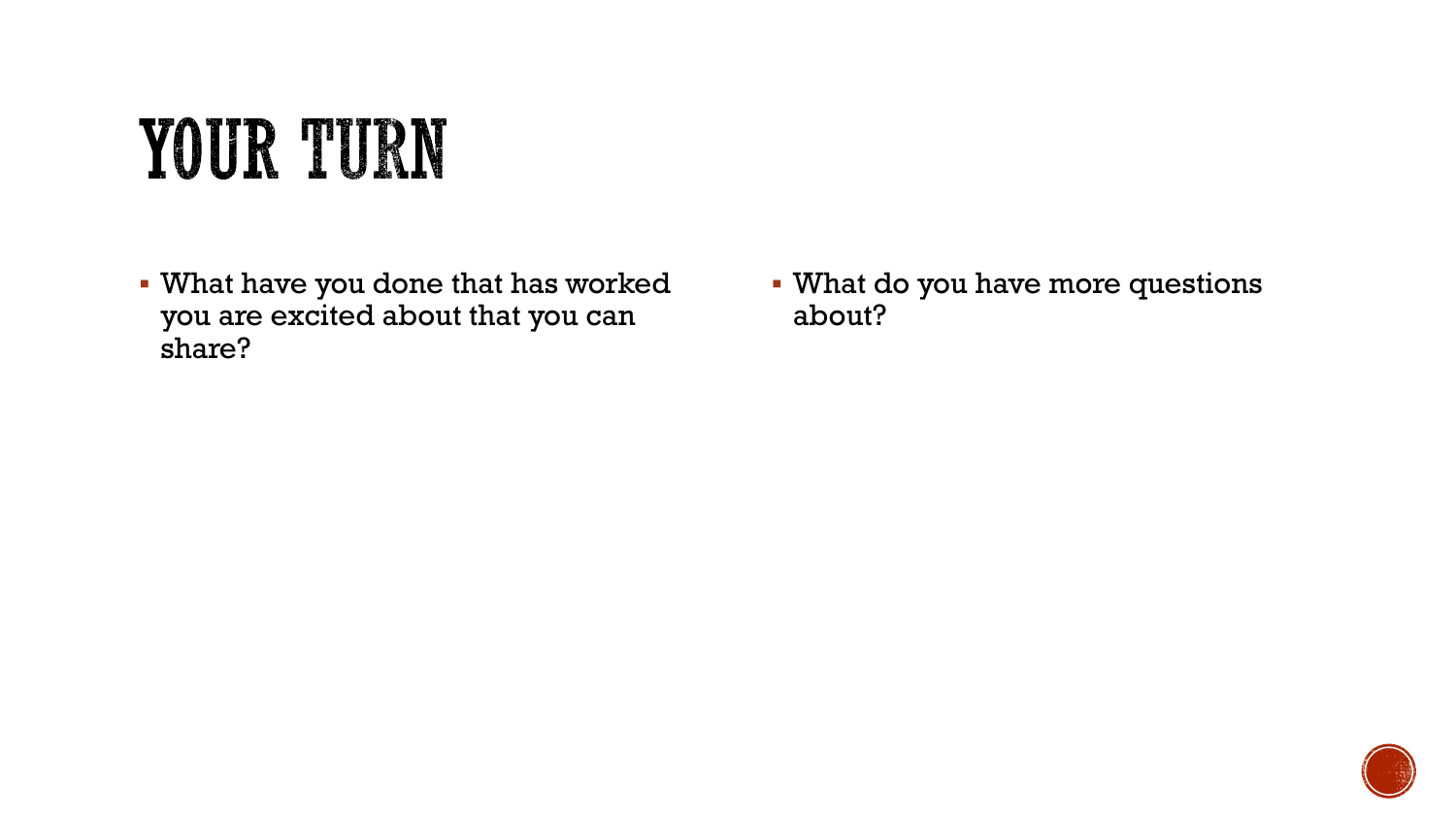#### RESOURCES

#### ARP Funds

- **Exampt 1 Figure 1** Figure 1 and 5 and 5 and 5 and 5 and 5 and 5 and 5 and 5 and 5 and 5 and 5 and 5 and 5 and 5 and 5 and 5 and 5 and 5 and 5 and 5 and 5 and 5 and 5 and 5 and 5 and 5 and 5 and 5 and 5 and 5 and 5 and 5 a Youth Experiencing Homelessness | SchoolHouse Connection
- ARP [National Center for Homeless Education](https://nche.ed.gov/legislation/arp/)

#### Transportation

- [Transporting Children and Youth Experiencing Homelessness \(ed.gov\)](https://nche.ed.gov/wp-content/uploads/2019/01/transportation.pdf)
- [Q & A from our Inboxes | SchoolHouse](https://schoolhouseconnection.org/learn/from-our-inboxes/) Connection
- Copy of Transportation 2021 Google Slides a presentation given by Linda Thistle Elliot during the May State PD

- Christina Dotson
- [Christina.dotson@nh.doe.gov](mailto:Christina.dotson@nh.doe.gov)
	- 603-271-3840